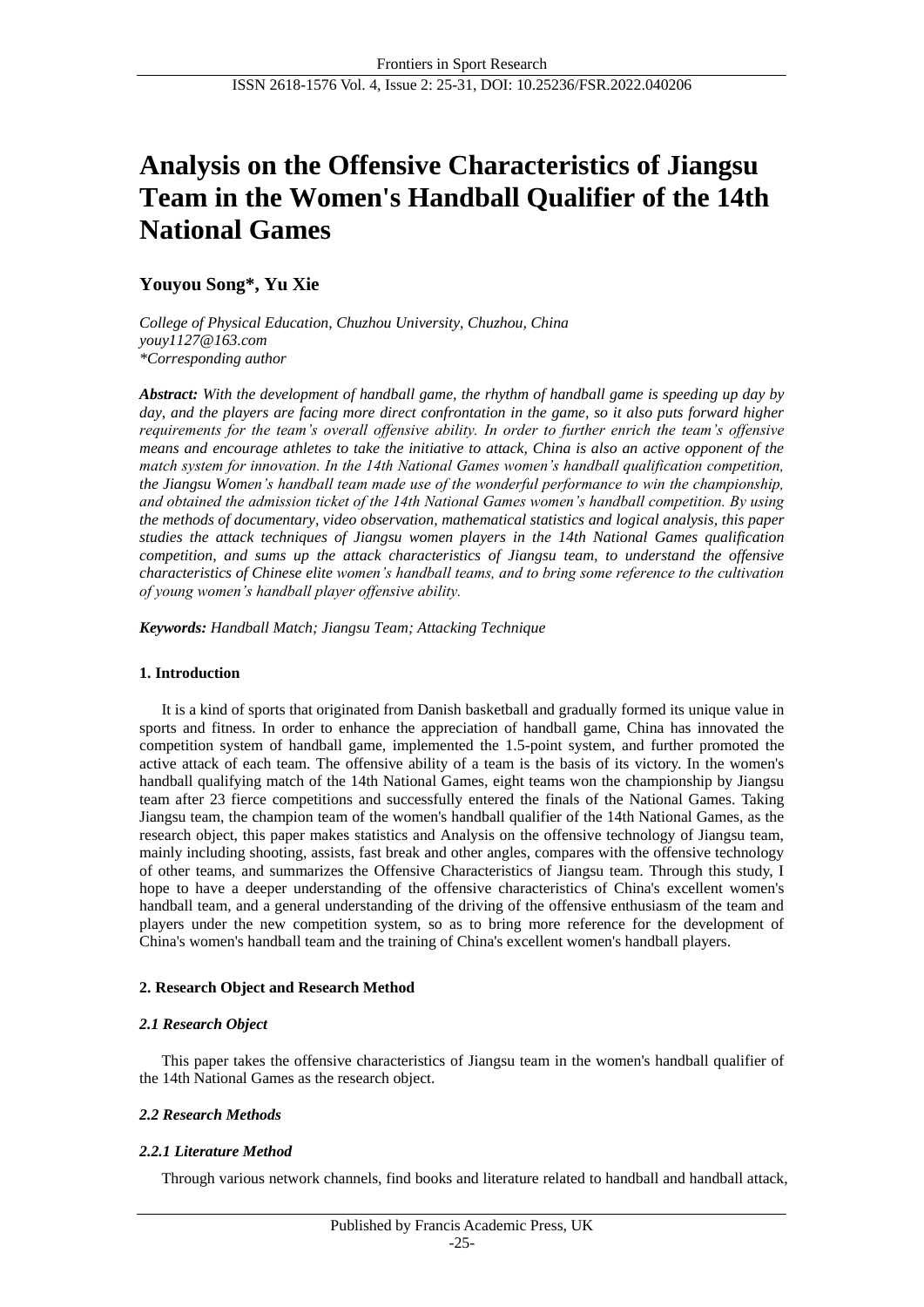and then search in China knowledge network, Wanfang and other links with "handball" and "attack technology" as keywords, download various journal articles, sort out and summarize in detail, and take all literature as the theoretical basis for writing this paper.

#### *2.2.2 Video Observation Method*

By watching the video of each game of Jiangsu team in the women's handball qualifier of the 14th National Games (6 games from the preliminary to the final) and other video materials, and using the methods of pause, playback and slow playback, this paper makes statistics on the application of the team's offensive techniques and tactics, so as to make the data as detailed and comprehensive as possible.

#### *2.2.3 Mathematical Statistics*

The collected and statistical data related to the attack of Jiangsu team in the women's handball qualifier of the 14th National Games were entered into excel 2016, and the data were calculated and sorted out by using the formulas of summation and percentage.

## *2.2.4 Logical Analysis Method*

This paper summarizes the offensive characteristics of Jiangsu team and puts forward targeted suggestions by summarizing the relevant data of the application of offensive techniques and tactics in the women's handball qualification match of the 14th National Games.

## **3. Results and Analysis**

# *3.1 Analysis on the Basic Information of Jiangsu Team in the Women's Handball Qualification Match of the 14th National Games*

## *3.1.1 Basic Information of Jiangsu Team Members*

*Table 1: Basic information of Jiangsu team members in women's handball qualification competition of the 14th National Games*

| position              | Height (CM)     | Weight (kg)  | Age (years)  |
|-----------------------|-----------------|--------------|--------------|
| outside right forward | 175             | 63           | 26           |
| Central Defender      | 174             | 67           | 35           |
| Right inner peak      | 162             | 59           | 17           |
| outside right forward | 168             | 58           | 21           |
| baseline              | 182             | 85           | 26           |
| baseline              | 178             | 77           | 26           |
| outside left forward  | 173             | 63           | 26           |
| goalkeeper            | 178             | 58           | 26           |
| goalkeeper            | 186             | 74           | 28           |
| Right inside          | 178             | 74           | 33           |
| Central Defender      | 175             | 67           | 21           |
| Right inside          | 165             | 65           | 23           |
| baseline              | 175             | 70           | 22           |
| Central Defender      | 172             | 65           | 26           |
| inside left           | 179             | 70           | 27           |
| inside left           | 180             | 70           | 28           |
|                       | $175.0 \pm 5.3$ | $67.8 + 6.6$ | $26.0 + 4.8$ |

The data in Table 1 is the statistics of the basic personal characteristics of the champion Jiangsu team in the women's handball qualification competition of the 14th National Games: the average age, average height and average weight of the members of Jiangsu team are 26.0 years old, 175cm and 67.8kg respectively, and their body shape basically meets the needs of modern handball. Wei, the oldest in the team, is 33 years old and the youngest is 17 years old. He has both experienced veterans and fresh blood who have the courage to fight. The echelon construction of the team is more reasonable and there is no shortage of youth. Because of the high intensity of handball, athletes' body shape and competition experience have an important impact on their ability to implement techniques and tactics.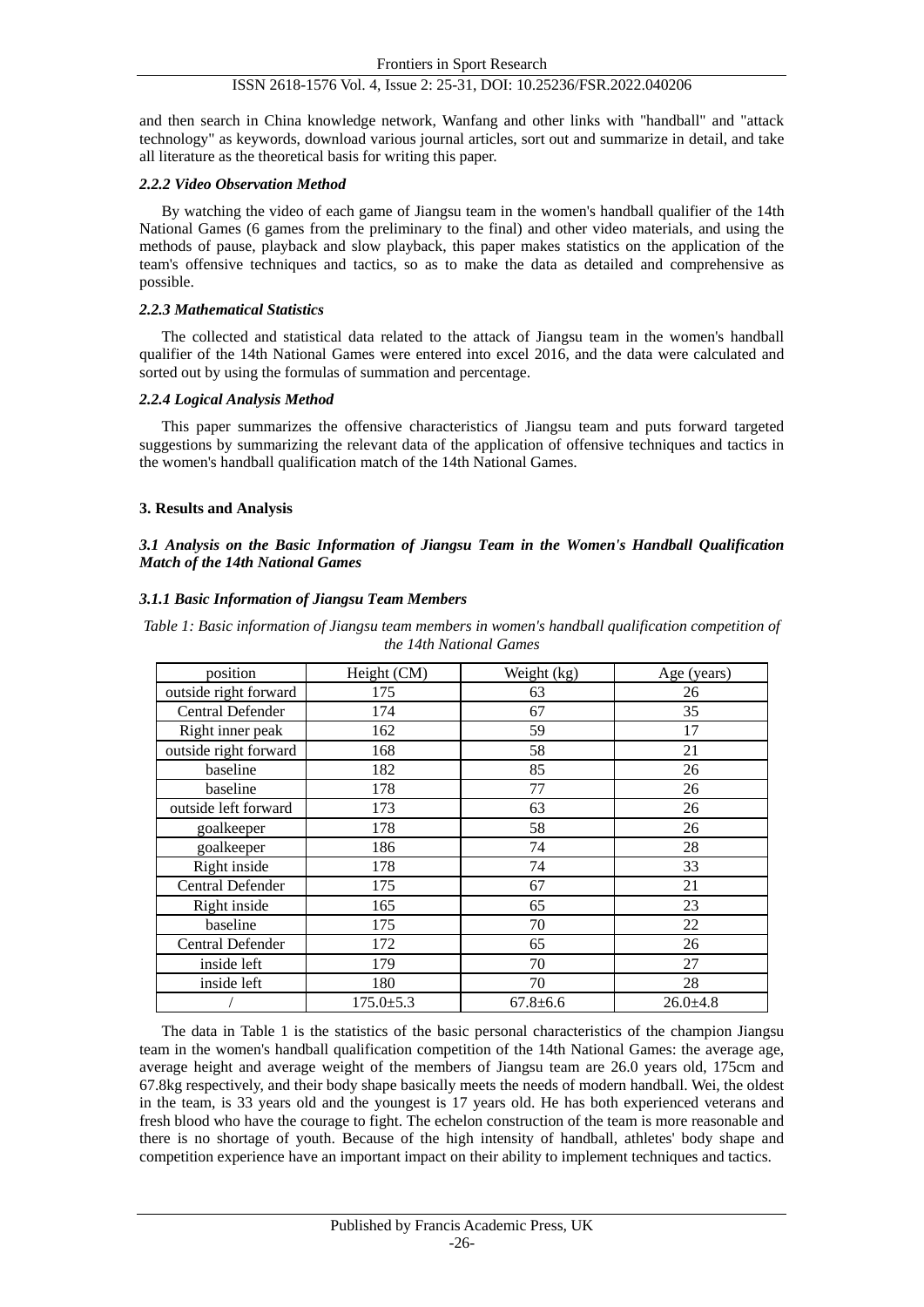#### *3.1.2 Schedule and Result Analysis of Jiangsu Team*

*Table 2: Results of women's handball qualification match between Jiangsu and its opponents in the 14th National Games*

| Schedule and<br>results                | opponent       | score       | Match<br>fruit | <b>Difference</b>                         |
|----------------------------------------|----------------|-------------|----------------|-------------------------------------------|
| The first game of<br>the preliminaries | Anhui team     | 56:27       | win            | twenty-nine                               |
| Game 2 of the<br>preliminaries         | Guangdong team | 50.5:24.5   | win            | twenty-six                                |
| Game 3 of the<br>preliminaries         | Sichuan team   | 79.5:19.5   | win            | sixty                                     |
| quarterfinal                           | Liaoning team  | 60:22.6     | win            | thirty-seven point<br>four                |
| Semifinals                             | Shandong team  | 36.5:23     | win            | thirteen point five                       |
| finals                                 | Shanghai team  | 41.5:22.5   | win            | nineteen                                  |
| total                                  |                | 323.5:139.1 |                | one hundred and<br>eighty-four point four |
| average value                          |                | 53.9:23.2   |                | thirty point seven                        |

The data in Table 2 is the statistics of the schedule and results of Jiangsu team in the women's handball qualifier of the 14th National Games. It can be seen that Jiangsu team has won all the preliminaries, quarter finals, semi-finals and one final, with a total of 323.5 points, 139.1 points lost and 184.4 points net; 53.9 points per game, 23.2 points per game, and 30.7 points per game; Among them, Jiangsu team achieved the biggest difference victory of 79.5:19.5 against Sichuan team, with a net victory of 60 points The net score against Shandong team was the least, but it also exceeded the double-digit score, reaching 13.5 points. Through the video analysis, it can be seen that everyone in Jiangsu team is very positive on the field. Both the main players and substitutes cherish the opportunity to play. No matter how big the gap is, he always shows a tough style of fighting and fighting for every point in the game. On the whole, Jiangsu team has shown a strong dominance on the way to win the championship, and the average score is twice that of the opponent, which plays an important role in quickly occupying the advantage and stabilizing the situation on the field, and then lays a solid foundation for the final championship. Therefore, it is very necessary to study the offensive characteristics of Jiangsu team.

#### *3.2 Analysis on the Offensive Ability of Jiangsu Team in the Women's Handball Qualification Match of the 14th National Games*

The competitive characteristics of handball are similar to basketball and football. Therefore, the improvement of its competition rules is also to encourage the active attack of teams and athletes, showing the characteristics of handball fast, continuous and fierce confrontation. Under the new competition system, this paper first analyzes the offensive ability of Jiangsu team, the champion of women's handball qualification in the 14th National Games. The results are as follows.

## *3.2.1 Scoring Ability Analysis*

*Table 3: Statistics of Jiangsu team's offensive scoring ability in women's handball qualification competition of the 14th National Games*

| Scoring<br>ability | All scores in the<br>preliminary and semi-finals | Average score in finals | Total average score    |
|--------------------|--------------------------------------------------|-------------------------|------------------------|
| coaches            | fifty-six point four                             | forty-one point five    | forty-eight point nine |
| opponent           | twenty-three point three                         | twenty-two point five   | twenty-two point nine  |
| Difference         | thirty-three point one                           | nineteen                | twenty-six             |

The data in Table 3 is the correlation analysis of the score data of the champion Jiangsu team in the women's handball qualification competition of the 14th National Games, and compared with the opponent: Jiangsu team scored 56.4 points in the midfield of the preliminary and semi-finals, and was able to beat the opponent by 33.1 points; In the final, Jiangsu team scored 41.5 points, 19 points clear of its opponent; 48.9 points per game, 26 points better than the opponent. It can be seen that Jiangsu team has a very excellent performance in scoring no matter in the preliminary, semi-finals or finals. As a traditional strong team in China, Jiangsu team has its uniqueness in the cultivation of athletes'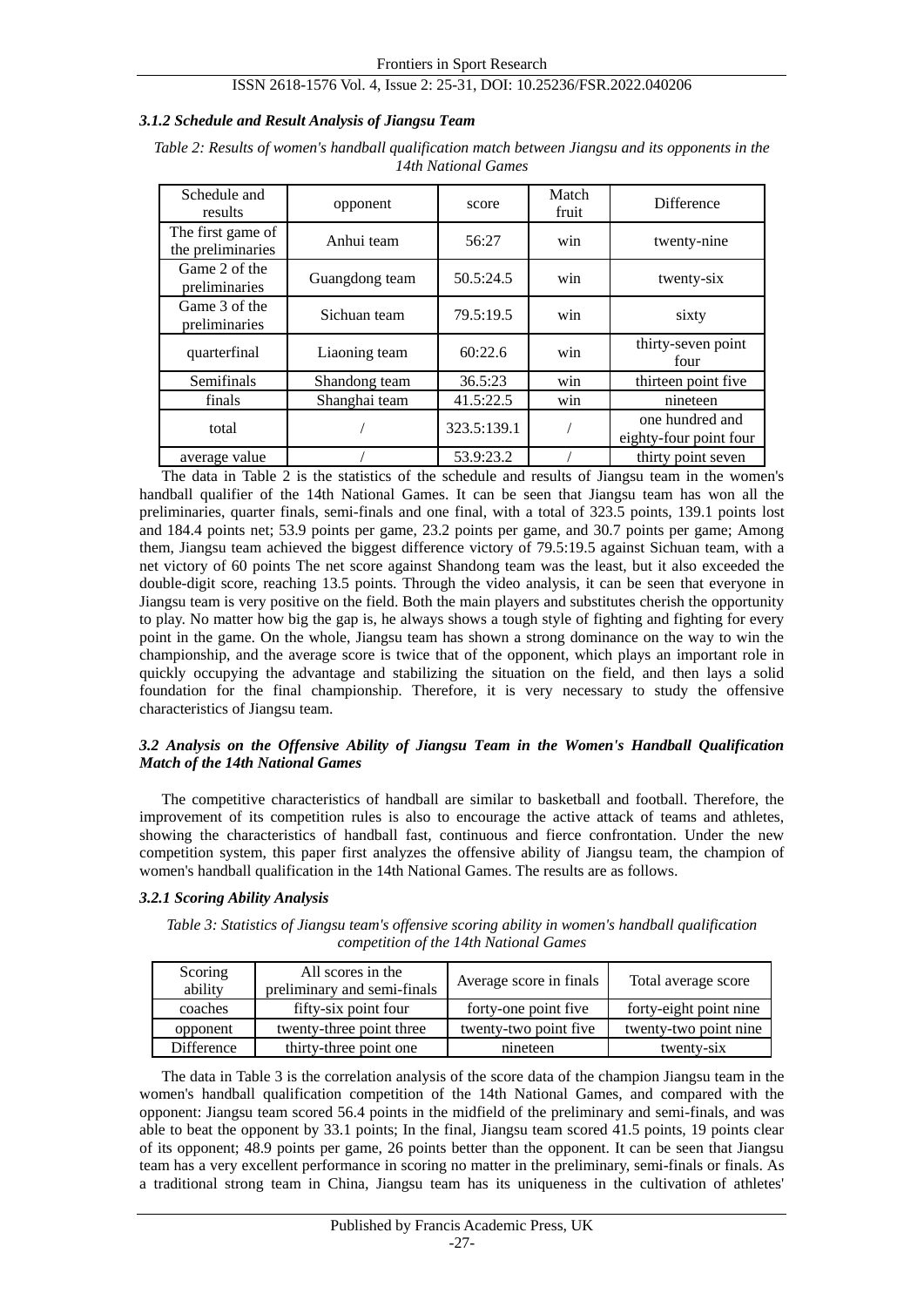offensive techniques and tactics. The excellent performance of athletes at the offensive end has accumulated score advantages for the team, which also paved the way for Jiangsu team to win the championship.

# *3.2.2 Analysis of Shooting Ability*

| Table 4: Statistics of shooting ability of Jiangsu team in women's handball qualification competition of |  |
|----------------------------------------------------------------------------------------------------------|--|
| the 14th National Games                                                                                  |  |

| Shooting ability                  |                         | coaches                  | opponent                  | Difference              |
|-----------------------------------|-------------------------|--------------------------|---------------------------|-------------------------|
| Overall shooting                  | shoot                   | seventy-seven            | forty-five point<br>eight | thirty-one point<br>two |
| score<br>Shooting<br>scoring rate | forty-eight point eight | twenty-four<br>point two | twenty-four<br>point six  |                         |
|                                   | 63.4%                   | 52.8%                    | 10.6%                     |                         |
| 9m shot<br>score                  | shoot                   | sixteen point<br>eight   | nine                      | seven point<br>eight    |
| Shooting                          | seven point six         | three point four         | four point two            |                         |
| scoring rate                      | 45.2%                   | 37.8%                    | 7.4%                      |                         |
| 6m shot                           | shoot                   | thirteen point six       | eight point four          | five point two          |
| score                             | ten point two           | six                      | four point two            |                         |
| Shooting<br>scoring rate          | 75%                     | 71.4%                    | 3.6%                      |                         |
| Winger shot                       | shoot                   | eleven                   | six point two             | four point eight        |
| score                             | five point eight        | three                    | two point eight           |                         |
| Shooting<br>scoring rate          | 52.7%                   | 48.4%                    | 4.3%                      |                         |
| Fast break shot                   | shoot                   | twenty-one point<br>four | twelve                    | nine point four         |
| score                             | fifteen point six       | seven point four         | eight point two           |                         |
| Shooting<br>scoring rate          | 72.9%                   | 61.7%                    | 11.2%                     |                         |
| Breakthrough<br>shot              | shoot                   | seven point<br>eight     | five                      | two point eight         |
| score                             | four point six          | two point six            | two                       |                         |
| Shooting<br>scoring rate          | 59%                     | 52%                      | 7%                        |                         |
| 7m ball shot                      | shoot                   | six point four           | five point two            | one point two           |
| score                             | five                    | three point six          | one point four            |                         |
| Shooting<br>scoring rate          | 78.1%                   | 69.2%                    | 8.9%                      |                         |

The data in Table 4 is the collation and analysis of the shooting related data of the champion Jiangsu team in the women's handball qualification competition of the 14th National Games, and compared with the opponents: the Jiangsu team has 77 shots, 31.2 times more than the opponents, while the shooting score rate of Jiangsu team has also reached 63.4%, 10.6% higher than the opponents; In terms of 9m shooting, Jiangsu team shot 16.8 times per game, with a shooting scoring rate of 45.2%, 7.8 times and 7.4 percentage points more than their opponents respectively; In terms of 6m shooting, Jiangsu team shot 13.6 times per game, with a scoring rate of 75%, 5.2 times and 3.6% more than their opponents respectively; In terms of winger shooting, Jiangsu team shot 11 times per game, with a scoring rate of 52.7%, 4.8 and 4.3 percentage points more than their opponents respectively; In terms of fast break shooting, Jiangsu team shot 21.4 times per game, with a scoring rate of 72.9%, 9.4 times and 11.2 percentage points more than their opponents respectively; In terms of breakthrough shooting, Jiangsu team shot 7.8 times per game, with a scoring rate of 59%, 2.8 times and 7% more than the opponent respectively. In terms of 7m ball shooting, Jiangsu team shot 6.4 times per game, with a scoring rate of 78.1%, 1.2 times and 8.9% more than the opponent respectively.

It can be seen that Jiangsu team, the champion of the women's handball qualification of the 14th National Games, has created far more shooting opportunities than its opponents, and its shooting scoring rate is also more than 10 percentage points higher than its opponents. The success rate of shooting often directly determines the result of the game. Jiangsu team has a high hit rate in each game, which also paves the way for the victory of the game. From the perspective of different shooting methods, Jiangsu team has more shooting times than its opponents in different ways, and the shooting scoring rate is also significantly higher, especially in 9m shooting and fast break shooting, 7.8 times and 9.4 times more than their opponents respectively. Moreover, Jiangsu team members have stronger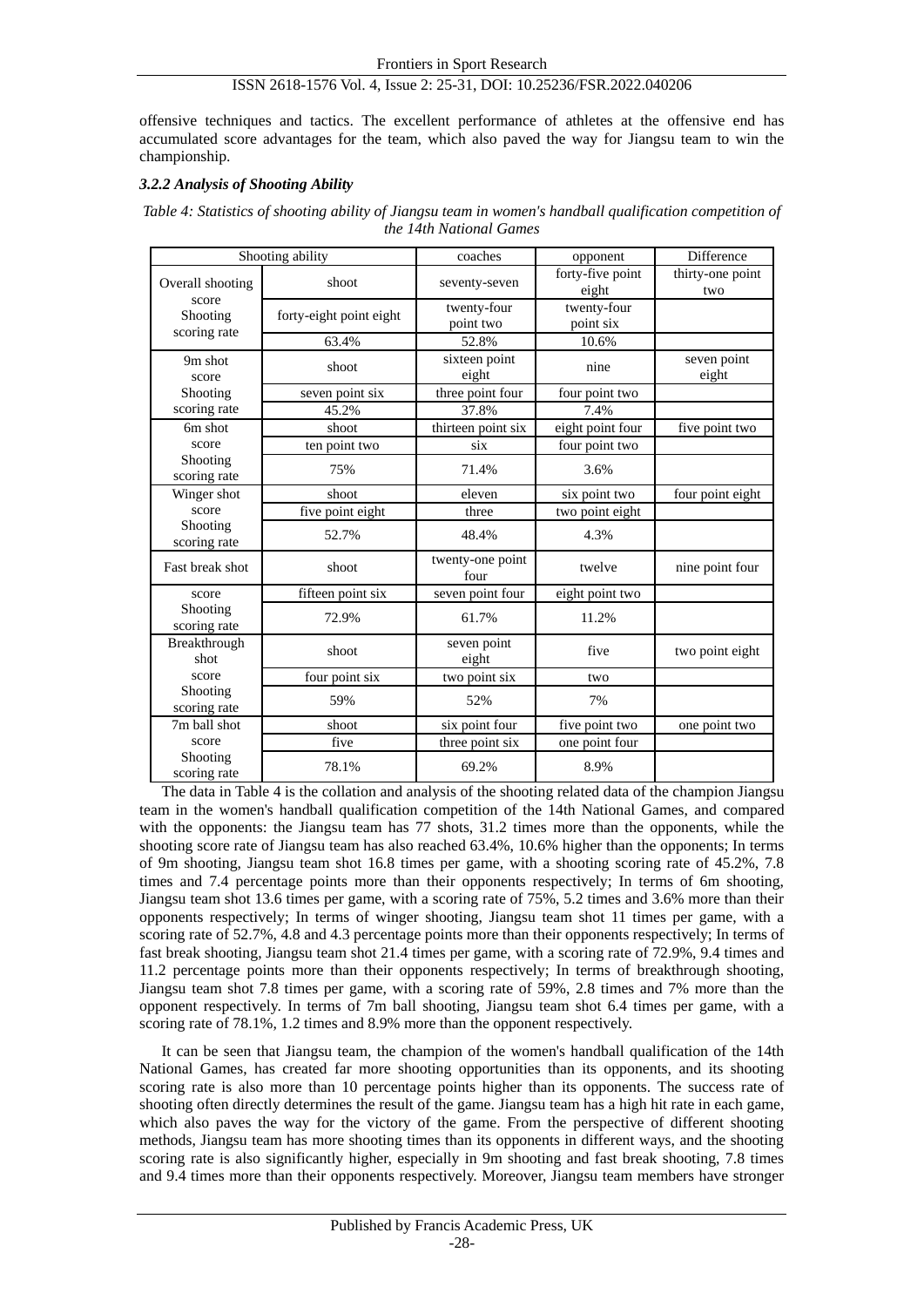grasp ability and higher efficiency for 9m long-range shooting and fast break shooting. With the innovation of the new rules, the 9m long-range shot score is 1.5 points, and Jiangsu team is better than its opponents in long-range shot. In handball game, shooting is the only way for the team to score and the only way for the team to win the game. With the development of handball, the team's comprehensive shooting ability in attack plays an important role in improving the efficiency and effect of attack. In the women's handball qualifying match of the 14th National Games, the Chinese Handball Association made bold innovations and attempts on the competition system, encouraging teams and athletes to strengthen long-range shooting and fast attack. The players of Jiangsu team are obviously stronger in these two shooting abilities, and the team is more skilled in the coordination of long-range shooting and fast attack, indicating that the new requirements of the competition system have been implemented in the usual training, The team members also implemented it well, which also laid an important foundation for Jiangsu team to win the championship.

#### *3.2.3 Comparison of Assists*

*Table 5: Comparison of assist ability of Jiangsu team in women's handball qualification match of the 14th National Games*

| Assist ability        | coaches                 | opponent              | Difference            |
|-----------------------|-------------------------|-----------------------|-----------------------|
| Average score         | forty-eight point eight | twenty-four point two | twenty-four point six |
| Assists per game      | eighteen point two      | seven point four      | ten point eight       |
| Percentage of assists | 37.3%                   | 30.6%                 | 6.7%                  |

The data in Table 5 is the collation and analysis of the data related to the assists of Jiangsu team, the champion of the women's handball qualifier of the 14th National Games. It can be seen that Jiangsu team gets 18.2 points through assists in each game, and the proportion of assists in the scores is 37.3%, while the two data of the opponent are 7.4% and 30.6% respectively. It can be seen that the score of Jiangsu team through assists is significantly higher than that of its opponents, and the proportion of its assist score in the overall score is also 6.7 percentage points higher than that of its opponents, which shows that the overall assist ability of the players of Jiangsu team is stronger. Combined with the game videos and videos of Jiangsu team, it can be seen that the rhythm of Jiangsu team in attack is smoother and the cooperation between players is more skilled, In the game, the players can pass the ball to the empty teammates in time to help them complete the shooting, and the players can assist each other to complete more scores, which is one of the main characteristics of Jiangsu team in the attack.

# *3.3 Analysis on the Offensive Characteristics of Jiangsu Team in the Women's Handball Qualification match of the 14th National Games*

According to the defensive formation of the opponent in the attack, the attack methods in handball mainly include positional attack and fast attack. From these two angles, this paper analyzes the attack characteristics of Jiangsu team, the champion of the women's handball qualification competition in the 14th National Games. The results are as follows.

#### *3.3.1 Positional Attack*

| Positional attack      | Jiangsu team ( $n = 95$ ) | Opponent ( $n = 57.8$ ) | Difference             |
|------------------------|---------------------------|-------------------------|------------------------|
| Number of attacks      | seventy-one point four    | forty-two point eight   | twenty-eight point six |
| Proportion of attacks  | 75.2%                     | 74%                     | 1.2%                   |
| score                  | thirty-three point two    | sixteen point eight     | sixteen point four     |
| Offensive scoring rate | 46.5%                     | 39.3%                   | 7.2%                   |
| Percentage of scores   | 68%                       | 69.4%                   | $-1.4\%$               |

*Table 6: Comparison of positional attack ability between Jiangsu team and opponents in women's handball qualification match of the 14th National Games*

The data in Table 6 is the statistics and analysis of the position attack mode of Jiangsu team, the champion of women's handball qualification competition in the 14th National Games. The data show that the position attack of Jiangsu team accounts for 75.2% of the overall attack, which is not significantly different from that of the opponent, while the attack score rate reached 46.5%, 7.2 percentage points higher than that of the opponent, The position attack score of Jiangsu team accounted for 68% of the total score, slightly less than 69.4% of the opponent. It can be seen that Jiangsu team has significantly more times of positional attack than its opponents, and the score conversion rate of Jiangsu team in positional attack is higher. The stable play of Jiangsu team in positional attack is the key factor for Jiangsu team to take the initiative in the game, which plays a better role in ensuring the overall attack of the team.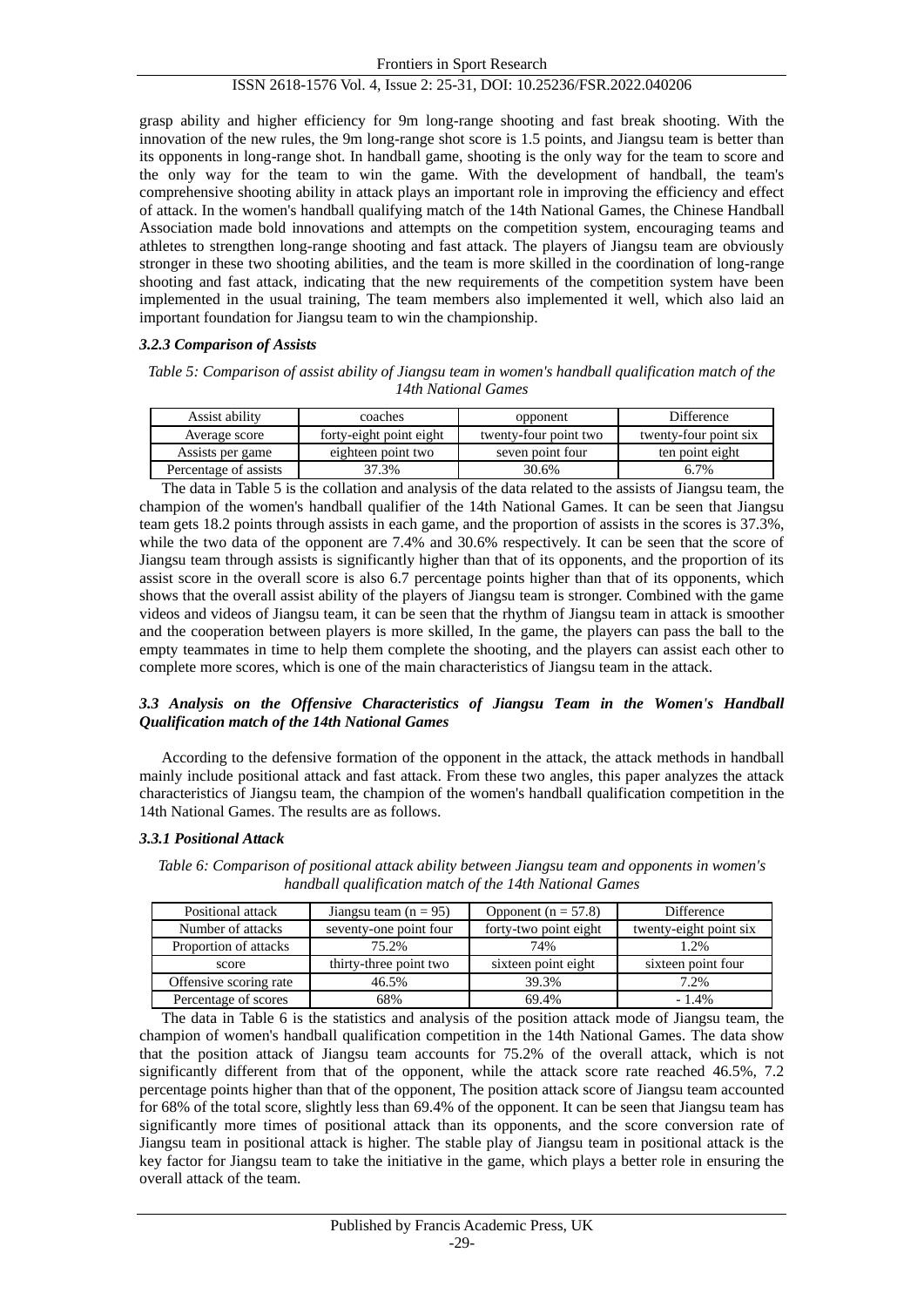#### *3.3.2 Fast Attack*

| Table 7: Comparison of fast attack of Jiangsu team in women's handball qualification match of the |  |
|---------------------------------------------------------------------------------------------------|--|
| 14th National Games                                                                               |  |

| <b>Fast attack</b>     | Jiangsu team ( $n = 95$ ) | Opponent ( $n = 57.8$ ) | Difference      |
|------------------------|---------------------------|-------------------------|-----------------|
| Number of attacks      | twenty-three point six    | fifteen                 | eight point six |
| Proportion of attacks  | 24.8%                     | 26%                     | $-1.2\%$        |
| score                  | fifteen point six         | seven point four        | eight point two |
| Offensive scoring rate | 66.1%                     | 49.3%                   | 16.8%           |
| Percentage of scores   | 32%                       | 30.6%                   | 1.4%            |

The data in Table 7 is the statistics and analysis of the fast attack mode of Jiangsu team, the champion of the women's handball qualifier of the 14th National Games. The data show that Jiangsu team has completed 23.6 fast attacks per game, 8.6 times more than the opponent. Its fast attack proportion in the total number of attacks is 24.8%, close to 1 / 4, while the fast attack score rate and fast attack score proportion of Jiangsu team are 66.1% and 32% respectively, 16.8% and 1.4% higher than the opponent respectively. It can be seen that Jiangsu team has significantly more attacks in fast break than its opponents, and the fast break score rate is as high as 66.1%, which is much higher than its opponents, indicating that Jiangsu team has a stronger ability to create and grasp fast break opportunities. Under the new competition system, the fast break score is also 1.5 points. The efficient fast break of Jiangsu team is also one of the important factors to open the score with the opponent in each game. Through the video, we can see that the players of Jiangsu team have a very good sense of fast break. When the other party makes mistakes, the goal returns slowly, or the goalkeeper makes a wonderful save, the players of Jiangsu team will always start to launch a fast break at the first time and effectively get 1.5 points. In modern handball, due to the acceleration of attack and defense rhythm, the technical and tactical cooperation ability of athletes in fast break has an important impact on the completion of shooting and scoring. Jiangsu team has played well in passing, pushing and shooting in fast break, which also provides great help for its excellent performance in fast break scoring and is an important basis for Jiangsu team to win the game.

#### **4. Conclusions and Suggestions**

#### *4.1 Conclusions*

The average age, average height and average weight of the champion Jiangsu team in the women's handball qualification competition of the 14th National Games are 26.0 years old, 175cm and 67.8kg respectively. From the schedule and results of the competition, Jiangsu team has won six games, and the score of each game is higher than the opponent's double digits, showing strong dominance on the way to winning the championship.

Jiangsu team, the champion of women's handball qualification competition in the 14th National Games, has an excellent performance in scoring; The team creates far more shooting opportunities than the opponent, and has a stronger ability to grasp the shooting opportunities, and the success rate of shooting is significantly higher than the opponent; The overall assist ability of Jiangsu team is stronger, which is one of the main characteristics of Jiangsu team in attack.

The champion Jiangsu team in the women's handball qualification competition of the 14th National Games is significantly more than its opponents in the number of positional attacks, and the score conversion rate of Jiangsu team in positional attack is higher; Jiangsu team has significantly more attacks in fast break than its opponents, and the fast break score rate is much higher than its opponents, indicating that Jiangsu team has a stronger ability to create and grasp fast break opportunities.

#### *4.2 Recommendations*

China's women's handball team should pay attention to the construction of echelons to avoid the phenomenon of lack of connection. Strengthen the training of offensive techniques, including the key training of athletes' basic offensive techniques such as passing and shooting, improve the stability of passing and accuracy of shooting, and cultivate the ability of athletes to find and grasp shooting opportunities.

For women's handball team, according to the characteristics and advantages of individual attack technology of different athletes, focus on the core players to create attack tactics that adapt to the